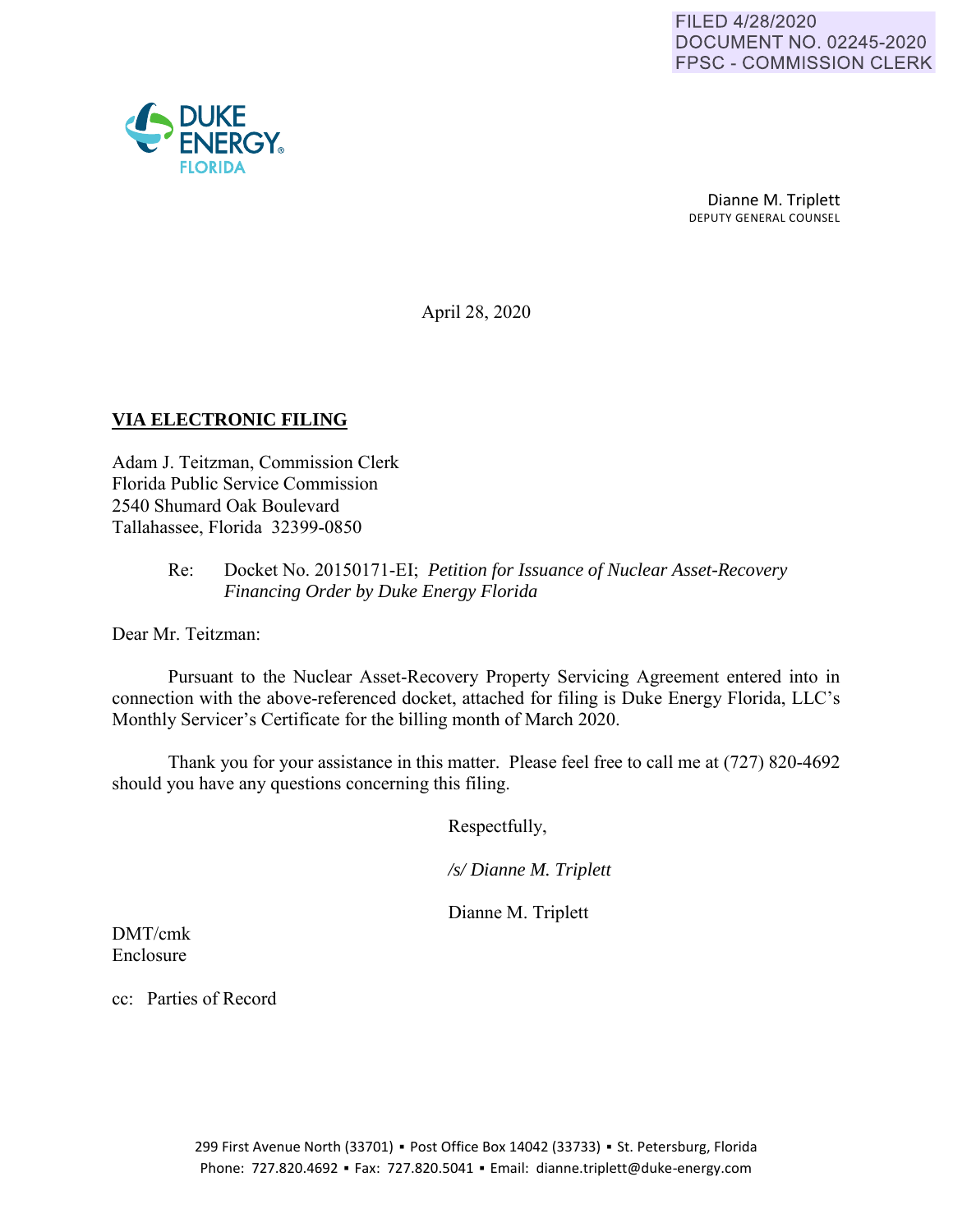## **CERTIFICATE OF SERVICE**

I HEREBY CERTIFY that a true and correct copy of the foregoing has been furnished via electronic mail to the following this 28<sup>th</sup> day of April, 2020.

| $\sqrt{s}$ Dianne M. Triplett               |                                   |  |
|---------------------------------------------|-----------------------------------|--|
|                                             | Attorney                          |  |
|                                             |                                   |  |
| Theresa Tan                                 | C. Rehwinkel / J. Kelly           |  |
| Office of the General Counsel               | Office of Public Counsel          |  |
| Florida Public Service Commission           | c/o The Florida Legislature       |  |
| 2540 Shumard Oak Blvd.                      | 111 West Madison Street, Room 812 |  |
| Tallahassee, FL 32399-0850                  | Tallahassee, FL 32399-1400        |  |
| $ltan(a)$ psc. state. fl.us                 | kelly.jr $@$ leg.state.fl.us      |  |
|                                             | rehwinkel.charles@leg.state.fl.us |  |
| Jon C. Moyle, Jr. / Karen A. Putnal         |                                   |  |
| 118 North Gadsden Street                    | James W. Brew                     |  |
| Tallahassee, FL 32301                       | 1025 Thomas Jefferson Street, NW  |  |
| $\text{imoyle}(a)$ moylelaw.com             | Eighth Floor, West Tower          |  |
| kputnal@movlelaw.com                        | Washington, DC 20007-5201         |  |
|                                             | jbrew@smxblaw.com                 |  |
| Robert Scheffel Wright / John T. LaVia, III |                                   |  |
| 1300 Thomaswood Drive                       |                                   |  |
| Tallahassee, FL 32308                       |                                   |  |
| schef@gbwlegal.com                          |                                   |  |
| $jlavia(\omega gbw$ legal.com               |                                   |  |
|                                             |                                   |  |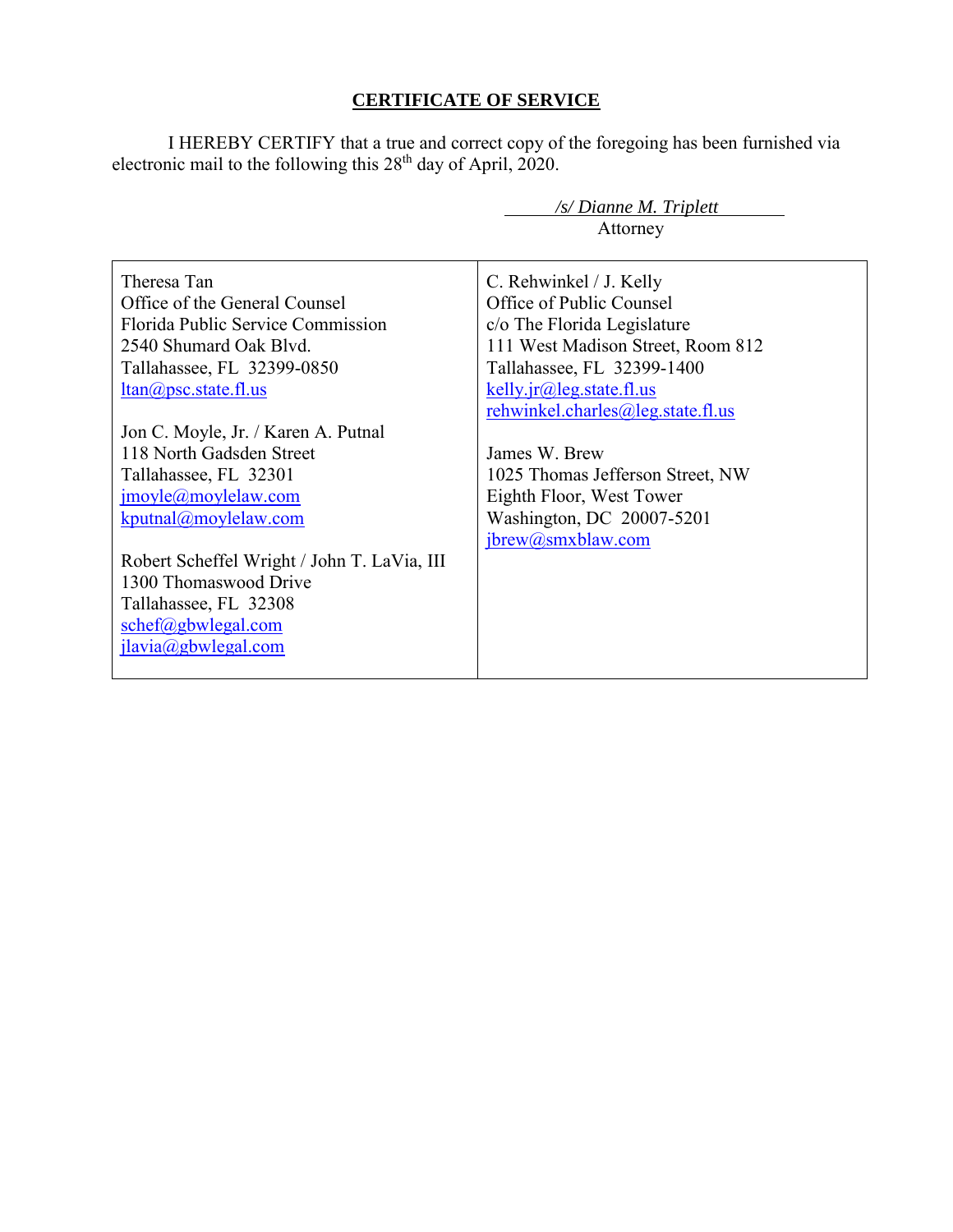## **MONTHLY SERVICER'S CERTIFICATE**

# **DUKE ENERGY FLORIDA PROJECT FINANCE, LLC**

## **\$1,294,290,000 Series A Senior Secured Nuclear Asset-Recovery Bonds**

Pursuant to SECTION 3.01{b) of the Nuclear Asset-Recovery Property Servicing Agreement dated as of June 22, 2016 by and between Duke Energy Florida, Inc., as Servicer, and Duke Energy Florida Project Finance, LLC, as Issuer (the "Servicing Agreement"), the Servicer does hereby certify as follows:

capitalized terms used but not defined in this Monthly Servicer's Certificate have their respective meanings as set forth in the Servicing Agreement. References herein to certain sections and subsections are references to the respective sections or subsections of the Servicing Agreement.

#### Current BILLING MONTH: **March** <sup>2020</sup>

### Current BILLING MONTH: 2/27/2020- 03/27/2020

| <b>Standard Billing for prior BILLING MONTH: February 2020</b> |                          |       |  |
|----------------------------------------------------------------|--------------------------|-------|--|
|                                                                | 179,090,939              |       |  |
| <b>Residential Total Billed</b>                                | 3,329,523                | 1.86% |  |
| Residential NUCLEAR ASSET-RECOVERY CHARGE ("NARC") Billed      |                          |       |  |
|                                                                | 19,701,687               |       |  |
| General Service Non-Demand Total Billed                        | 346,534                  | 1.76% |  |
| <b>General Service Non-Demand NARC Billed</b>                  |                          |       |  |
|                                                                | 1,356,242                |       |  |
| General Service Billed                                         | 22,875                   | 1.69% |  |
| <b>General Service NARC Billed</b>                             |                          |       |  |
|                                                                | 86,125,759               |       |  |
| <b>General Service Demand Total Billed</b>                     | 1,739,582                | 2.02% |  |
| <b>General Service Demand NARC Billed</b>                      |                          |       |  |
|                                                                | 867,255                  |       |  |
| Curtailable Total Billed                                       | 15,681                   | 1.81% |  |
| Curtailable NARC Billed                                        |                          |       |  |
|                                                                | 11,355,570               |       |  |
| Interruptible Total Billed                                     | 337,719                  | 2.97% |  |
| Interruptible NARC Billed                                      |                          |       |  |
|                                                                | 1,959,089                |       |  |
| <b>Lighting Total Billed</b>                                   | 8,603                    | 0.44% |  |
| <b>Lighting NARC Billed</b>                                    |                          |       |  |
| YTD Net Write-offs as a % of Total Billed Revenue (see Note 1) |                          |       |  |
| Non-Residential Class Customer Write-offs                      | $\overline{\phantom{a}}$ |       |  |
| <b>Residential Class Customer Write-offs</b>                   |                          |       |  |
| <b>Total Write-offs</b>                                        | 0.17%                    |       |  |
|                                                                |                          |       |  |

### I **Aggregate NARC** Collections **(see Note 2}**

| <b>Total NARC Remitted for Current BILLING MONTH</b> | \$<br>3,712,507 |
|------------------------------------------------------|-----------------|
| <b>Residential NARC Collected</b>                    | 386,127         |
| General Service Non-Demand NARC Collected            | 25,224          |
| <b>General Service NARC Collected</b>                | 1,939,688       |
| <b>General Service Demand NARC Collected</b>         |                 |
| <b>Curtailable NARC Collected</b>                    | 18,108          |
| Interruptible NARC Collected                         | 376,425         |
| <b>Lighting NARC Collected</b>                       | 9,702           |
| <b>Sub-Total of NARC Collected</b>                   | 6,467,781       |
| <b>Total Current NARC Collected and Remitted</b>     | \$<br>6,467,781 |